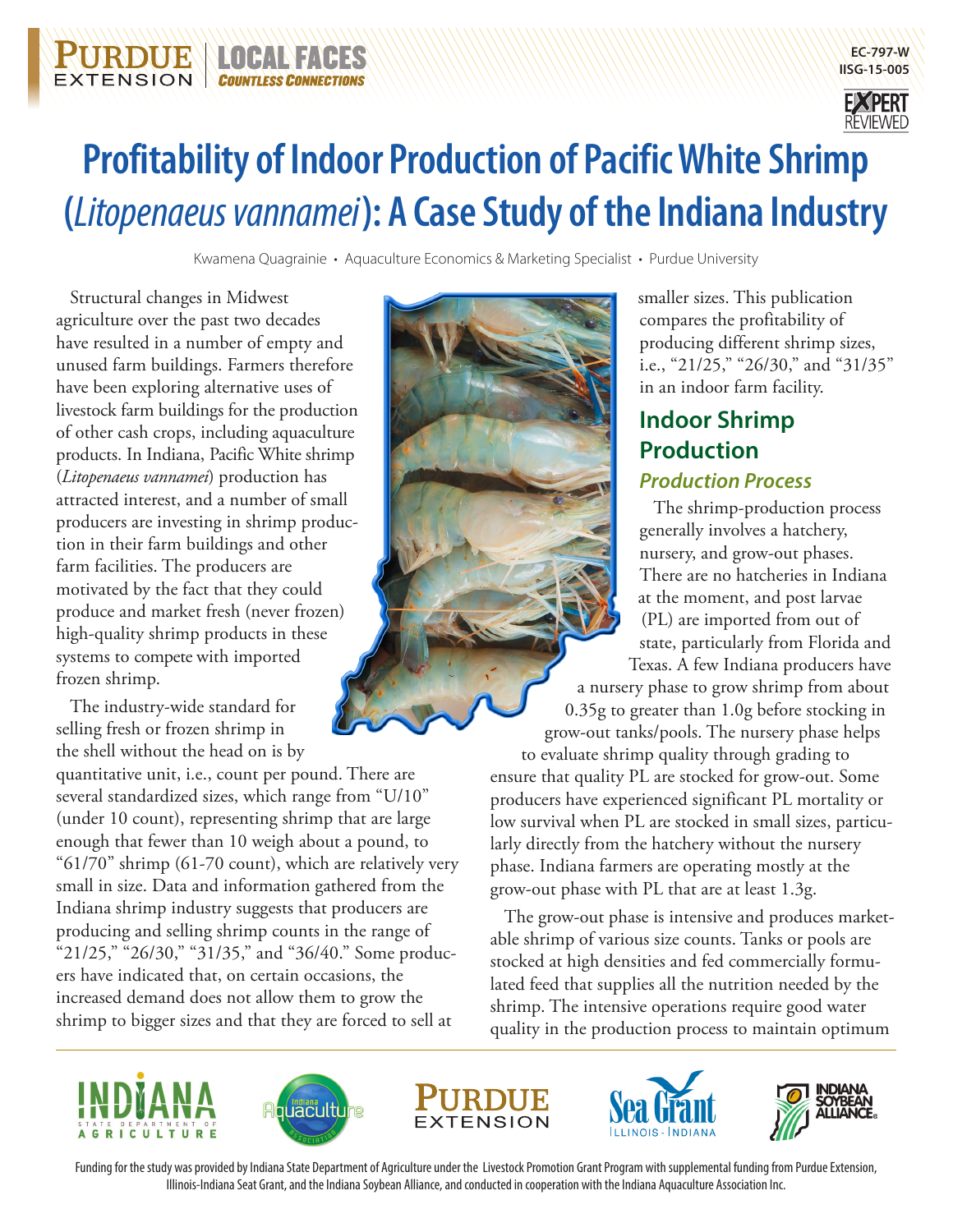growth conditions for the shrimp. The shrimp grow-out systems in Indiana are mainly biofloc systems that remove metabolic wastes during the production process. The biofloc are cultured colonies of bacteria in the grow-out tanks that convert ammonia into nitrate. The bacteria can also become supplemental feed for the shrimp.

### *Economics of Production*

In spite of the increased interest in Pacific White shrimp production in Indiana, there are no studies of the economics of shrimp production in indoor systems. This study therefore examines the industry in Indiana by developing estimates of production costs using actual field data. The study should help to inform investment decisions on Pacific White shrimp aquaculture in the Midwest region. It also provides information on investment requirements, inputs, and costs necessary to undertake shrimp production in pools, which are common equipment used in Indiana. The estimated profit margins provided allows a prospective producer/investor to compare the profit margins with alternative enterprises.

A detailed spreadsheet for Pacific White shrimp enterprise budgeting process as well as for other fish species is available at Purdue University's Department of Agricultural Economics Web page [https://ag.purdue.](https://ag.purdue.edu/agecon/Pages/Aquaculture-Budget.aspx) [edu/agecon/Pages/Aquaculture-Budget.aspx](https://ag.purdue.edu/agecon/Pages/Aquaculture-Budget.aspx). The spreadsheet can be used for various sensitivity analysis to assess budget variables that have significant impact on profitability. It can also be used to assess the changes needed for specific budget variables to enhance profitability. However, it should be noted that some variables such as prices may be beyond the control of a prospective farmer/investor, while other variables such as survival or mortality and feed conversion are dependent on management skills. Thus, the spreadsheet can be used as a tool to determine management issues as well as determine production targets, capital requirements, cost structure, and profit potential.

The production and marketing assumptions made for this study are as follows.

- 1. A prospective producer will renovate an existing farm building with a concrete floor or may decide to construct a new pole barn with concrete floor. The building should be large enough to accommodate the number of tanks/pools and targeted production levels. Making room for potential expansion is recommended.
- 2. The system comprises an 8-pool system, each with a

capacity of 4,200 gallons. These systems are sold as a complete package with pumps, aeration system, biofloc settling system, etc.

3. A significant amount of support equipment and materials are needed, which includes water heater, water storage, emergency generator, purge tank, agitators, blowers, monitoring equipment, water quality test kits, and miscellaneous equipment (nets, scale, buckets, etc).

Production parameters used in the study reported here are presented in Table 1. A 4,200 gallon capacity pool is equivalent to 15.9m3, and the literature suggests stocking rates from 300-500/m3. The focus of the study is the grow-out phase; therefore a stocking size of 1.3g is stocked at 450/m3, i.e., 7,200 PL per tank/pool. The production period varies by marketable size as "21/25" count requires a relatively longer period to market size compared to the other counts (Table 1). It is therefore assumed that "21/25" and "26/30" count shrimp will have a slightly higher feed conversion than the production process for "31/35" count shrimp.

The production schedule assumes that shrimp will be harvested every other week, resulting in an average of 28 pools harvested every year for "21/25" count, 32 pools for "26/30" count, and 34 pools for "31/35" count. The "21/25" count shrimp are harvested at 20g after 14 weeks of grow-out, "26/30" count shrimp is harvest at 16g after 12 weeks, and "31/35" shrimp is harvested at 14g after 11 weeks.

Some economic models on indoor recirculating biofloc shrimp production system have suggested stocking PL of at least 3g. The last column in Table 1 provides the parameters used to examine a budget for a "21/25" count shrimp that is stocked at 3g and reared for 12 weeks to obtain a harvest weight of 22g. The price of a 3g PL is taken to be twice that of 1.3g PL.

### *Profitability Analysis*

The study develops enterprise budgets for the various shrimp counts; however, only an enterprise budget for a "21/25" count shrimp stocked at 1.3g (Table 1, column 2) is reported in Table 2. The enterprise budget provides a summary and detailed estimates of all costs and resources associated with raising Pacific White shrimp in an 8-pool system over a year. The rest of the study focuses on profit margins and compares profitability using a range of survival and market prices for all the profiles presented in Table 1.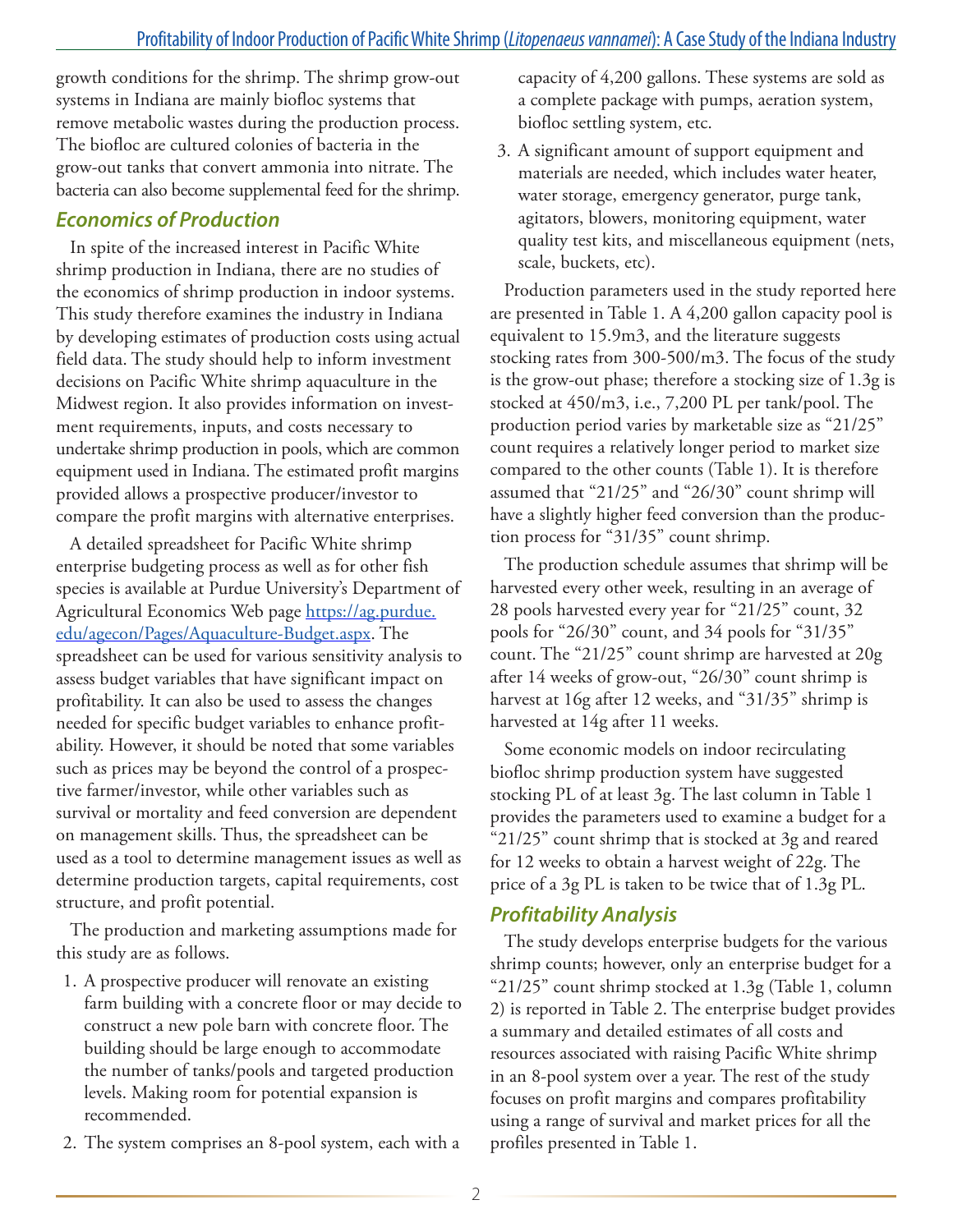| Table 1: Growth Parameters for Shrimp Grown in Indoor Biofloc Systems |  |
|-----------------------------------------------------------------------|--|
|-----------------------------------------------------------------------|--|

| <b>Parameters</b>                 | $"21/25"$ count | "26/30" count | "31/35" count | "21/25" count |
|-----------------------------------|-----------------|---------------|---------------|---------------|
| Rearing period (weeks)            | 14              | 12            |               |               |
| Frequency of harvest (pools/yr)   | 28              | 32            |               | 32            |
| Stocking rate (PL//m <sup>3</sup> | 450             | 450           | 450           | 450           |
| Stocking size (g)                 | 1.3             | l.3           | 1.3           | 3.0           |
| Feed conversion                   | 4. ا            | 4. ا          |               | 1.4           |
| Final weight (g)                  | 20              | 16            | 14            | 22            |

## **Table 2: Revenue, Operating and Total Costs for "21/25" Count Shrimp in an 8-Pool System**

|                                   | Unit   | Cost / Unit (\$) | Quantity | Cost(5)   | % of Total cost |
|-----------------------------------|--------|------------------|----------|-----------|-----------------|
| <b>Sales Receipts</b>             | Ib     | 16.00            | 6,222    | 99,557.31 |                 |
| <b>VARIABLE INPUTS:</b>           |        |                  |          |           |                 |
| PL                                | Number | 0.10             | 201,600  | 20,160.00 | 24%             |
| <b>Feed Price</b>                 | Ib.    | 1.20             | 7,904    | 9,484.87  | 11%             |
| Electricity                       | kw-hr. | 0.06             | 9,333    | 560.01    | $1\%$           |
| <b>Hired Labor</b>                | Hour   | 10.00            | 1095     | 10,950.00 | 13%             |
| Heating                           | year   | 8.00             | 560.64   | 4,485.12  | 5%              |
| Chemicals                         | \$     | 100.00           | 8        | 800.00    | 1%              |
| Insurance                         | $\%$   | 148.51           | 12       | 1,782.10  | 2%              |
| Loan + Interest                   | $\%$   |                  |          | 7,794.97  | 9%              |
| <b>Total Variable Costs (TVC)</b> | \$     |                  |          | 56,017.07 | 65.42%          |
| Cost/lb                           |        |                  |          | 9.00      |                 |
| <b>FIXED INPUTS:</b>              |        |                  |          |           |                 |
| <b>Building</b>                   | \$     | 4,500.00         | 0.03     | 150.00    | 0%              |
| Complete Tank System              | \$     | 46,800.00        | 0.10     | 4,680.00  | 5%              |
| <b>Water Heater</b>               | \$     | 4,230.00         | 0.10     | 423.00    | 0%              |
| <b>Water Storage</b>              | \$     | 2,340.00         | 0.10     | 234.00    | 0%              |
| <b>Emergency Generator</b>        | \$     | 4,050.00         | 0.07     | 270.00    | 0%              |
| Purge Tank                        | \$     | 405.00           | 0.10     | 40.50     | 0%              |
| Agitators                         | \$     | 4,320.00         | 0.20     | 864.00    | 1%              |
| Blower                            | \$     | 3,060.00         | 0.20     | 612.00    | 1%              |
| Monitoring Equipment              | \$     | 675.00           | 0.20     | 135.00    | 0%              |
| <b>Water Quality Equipment</b>    | \$     | 4,636.80         | 0.20     | 927.36    | 1%              |
| Fish Handling Equipment           | \$     | 900.00           | 0.50     | 450.00    | $1\%$           |
| Feed Storage                      |        | 450.00           | 0.20     | 90.00     | 0%              |
| System Set-up labor               | \$     | 5,120.00         | 1.00     | 5,120.00  | 6%              |
| Miscellaneous equipment           |        | 4,500.00         | 0.20     | 900.00    | $1\%$           |
| Maintenance                       |        | 297.02           | 12.00    | 3,564.21  | 4%              |
| Management                        | \$     | 928.80           | 12       | 11,145.60 | 13%             |
| <b>Total Fixed Costs</b>          |        |                  |          | 29,605.67 | 34.58%          |
| <b>Total Costs (TC)</b>           | \$     |                  |          | 85,622.74 | 100.00%         |
| <b>Break-even price (BEP)</b>     | \$/lb  |                  |          | 13.76     |                 |
| <b>Profit Above TVC</b>           | \$/lb  |                  |          | 4.76      | 35%             |
| <b>Profit Above TC</b>            | \$/lb  |                  |          | 2.24      | 16%             |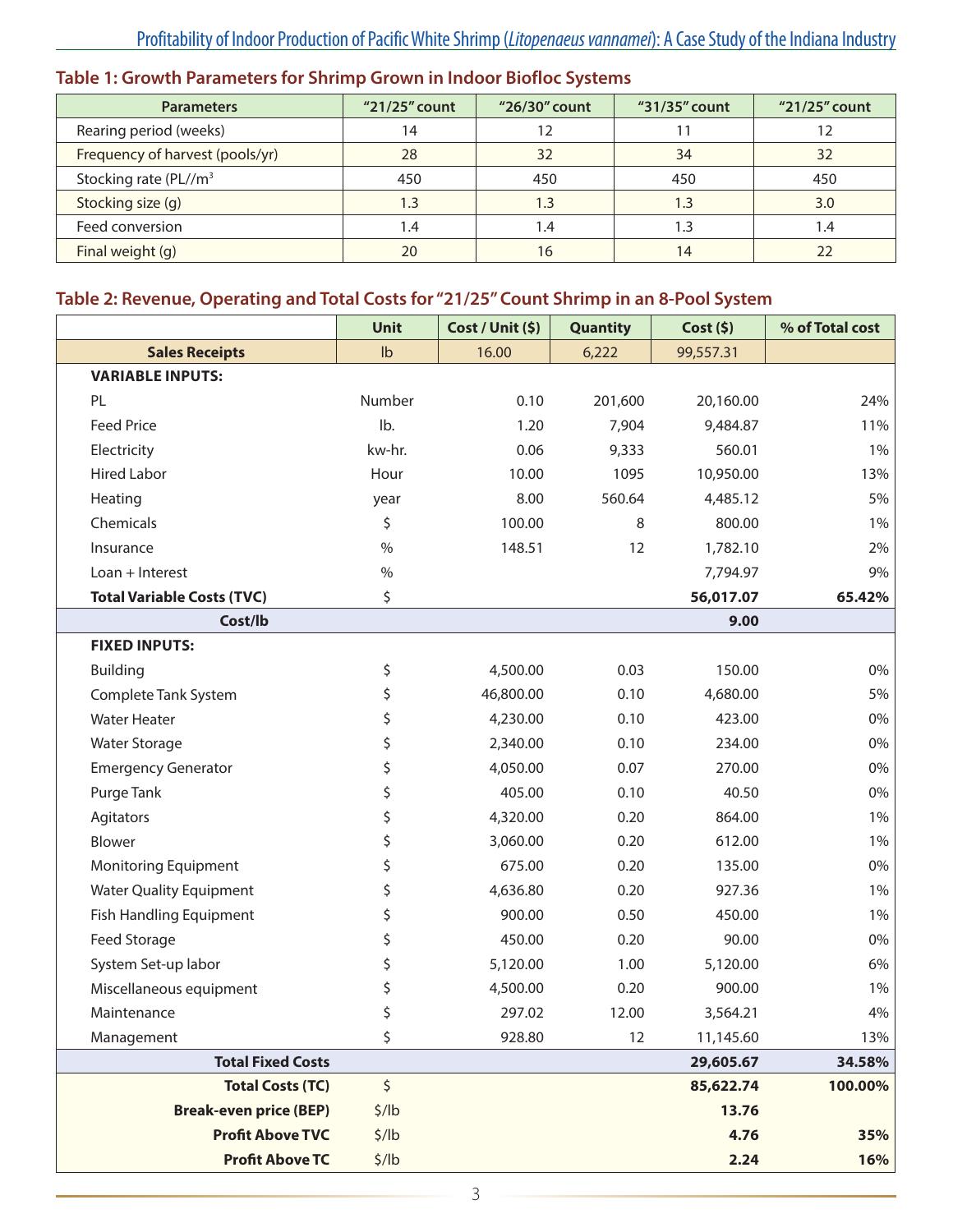#### **Sales Revenue**

Most of Indiana's shrimp farmers market shrimp direct to consumers from the farm; therefore, marketing cost is minimal. In Table 2, the yearly average of harvesting 28 pools of shrimp requires stocking 28 pools at 7,200 PL/pool with 1.3g PLs. Assuming a 70% survival (or 30% mortality) and harvest weight of 20g yields 141,120 shrimp or 6,222lb of shrimp at harvest. At a selling price of \$16.00/lb, the revenue generated from sales is \$99,557 for a "21/25" shrimp count.

#### **Variable Costs**

These are operational costs incurred within the production period, and they vary with the level of production. The major variable costs include the cost of PL, feed cost, hired labor, and loan payments with interest (Table 2). The cost of the PLs includes transportation, and, at \$0.10 each, it accounts for 24% of total cost. (Note that the budget for the profile presented in the last column of Table 1 assumed that a 3g PL cost \$0.20). The amount of feed used is based on the difference between ending biomass and beginning biomass multiplied by the feed conversion ratio. About 7,904lb of feed is required, and, at \$1.20/lb, it accounts for 11% of total cost. With labor, about 3 hours a day are required for various activities on the farm, including water quality testing, feeding, etc. At a rate of \$10.00/hr and 365 days in a year, \$10,950 labor cost will be incurred, which accounts for 13% of total cost. The analysis assumes that a commercial loan is secured for the capital costs with a 20% down payment and interest rate of 8%. The loan with interest amounts to about \$7,795, which is 9% of total cost.

Electricity is required to operate pumps and agitators, and it is estimated that 9,333kwh will be required. The price from Duke Energy, Indiana is about \$0.06/kwh for a total cost of \$560 per year. This cost is different from the heating cost, which is estimated by million BTU/tank. The price from Duke Energy, Indiana for million BTU from electricity is \$8.00. The costs for BTU from natural gas and propane gas are higher. It is estimated that each pool/tank uses about 8,000 BTU per hour, and, for the year, the total cost is about \$4,485. Insurance is estimated to be 1% of annual capital cost.

#### **Fixed Costs**

These costs are mainly the capital investment costs. This budget does not include the purchase of land. It is assumed that the farmer already has land for either the construction of a new pole barn with concrete floor or that there is an existing farm building with concrete floor that will be renovated. The building and all the equipment listed in Table 2 are assumed to have a salvage value of 10% of initial cost. A straight line depreciation is used to determine the annual cost. For the study, an existing building is renovated at a cost of \$5,000 and will have a useful life of 30 years, which amounts to an annual cost of \$150. (Note that construction of an entirely new building will cost more.) The 8-pool system cost \$6,500 per tank for a total of \$52,000 for the complete set. The tank system is assumed to have a 10 year useful life and an estimated annual cost of \$4,680. These systems are sold as a complete package with pumps, aeration system, biofloc setting system, etc. It is estimated that 32 hours are required to set up a pool with all the plumbing work, which suggests 256 hours are required to set-up an 8-pool system. This amounts to \$5,120. This is a one-time initial cost.

There is other equipment needed, including water heater, water storage, emergency generator, purge tank, agitators, blowers, monitoring equipment, water quality test kits, and miscellaneous equipment (nets, scale, buckets, etc). The cost of a water heater is about \$4,700, and, with an operational life of 10 years, the annual cost is \$423. The water storage tank costs \$2,600, with a useful life of 10 years as well. The annual cost is \$234. The emergency generator is estimated to have an operational life of 15 years and to cost \$4,500, meaning an annual cost of \$270. The water quality equipment cost \$6,624 and has an annual cost of \$927. The water quality equipment set comprises of all required meters, reagents, mini-lab instruments, etc. This cost can be significantly lower if a farmer knows exactly what is needed and can purchase items individually. Other expenses are estimated for storage and other miscellaneous equipment. A 2% charge on the annual capital investment is allocated to maintenance, and a 2% charge on total operating costs is allocated for management services.

#### **Profitability**

Table 2 indicates a breakeven price of about \$13.76/ lb. The break-even price is the price point where the sale price covers total cost (both fixed and variable). In Table 2, it is calculated as the total cost \$85,623 divided by the pounds of shrimp obtained, 6,222lb. It implies that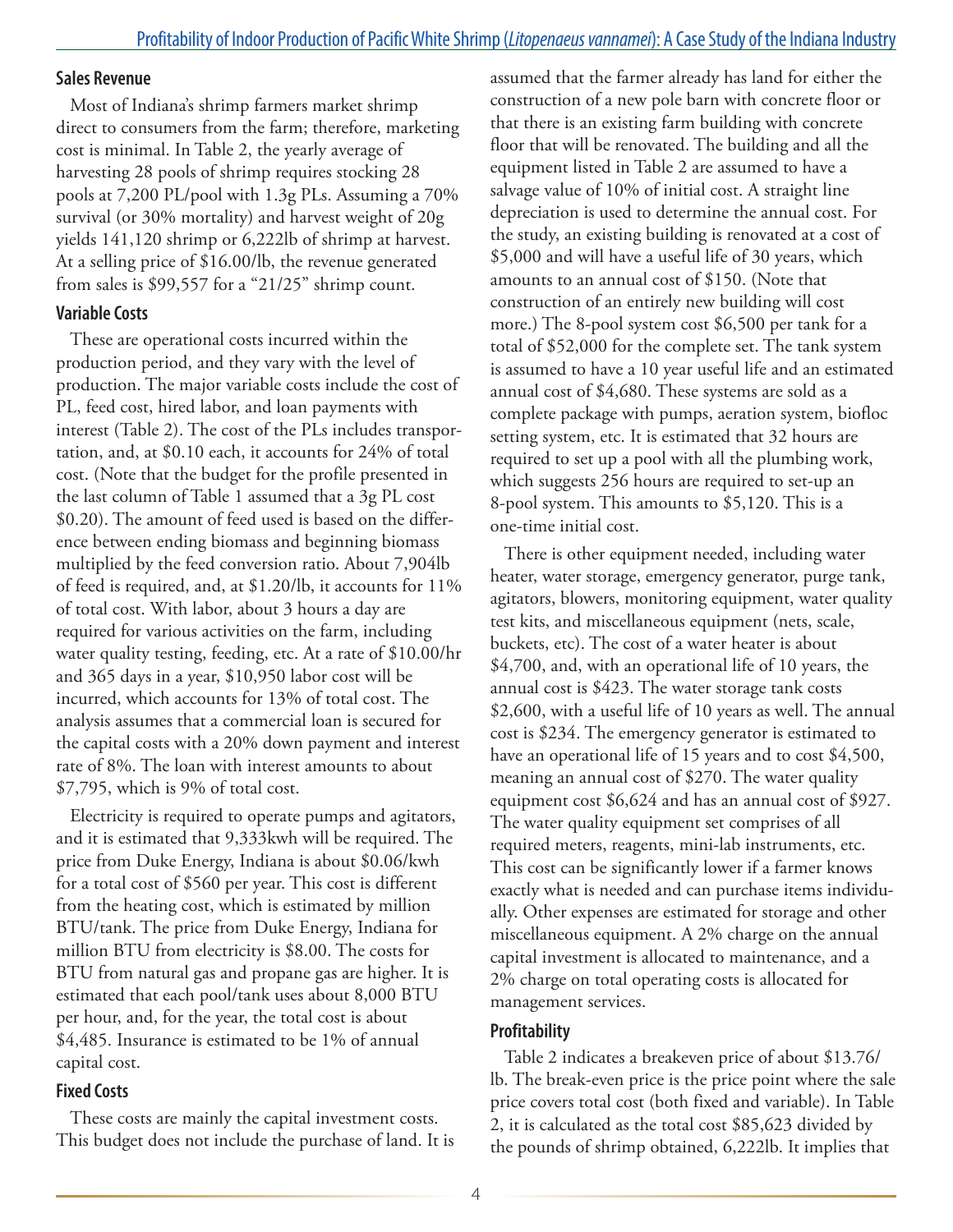the minimum a farmer can sell shrimp to recover all costs is \$13.76 with no profit. Profit is obtained when the selling price is higher than \$13.76. At a selling price of \$16.00/lb, the profit margin after covering all cost is \$2.24 or 16% (Table 2). Aquaculture in general is considered a high-risk industry, so obtaining at least a 15% profit margin is considered a good margin.

To assess the variables that significantly affect profitability, the enterprise budgets were subjected to a sensitivity analysis for various shrimp size counts. The results suggest that survival rate (or mortality) and selling price were the most significant variables. Therefore, the profit margin was analyzed using a range of selling prices and survival rates. Figures 1 and 2 show the estimated percentage profit with survival rates of 50% – 80% and selling price from \$14.00 – \$18.00 for "21/25" count and "26/30" count shrimp, respectively. Figure 3 shows the estimated percentage profit with survival rates of 60 – 80% and selling price from \$12.00 – \$15.00 for "31/35" count. Figure 4 presents estimated percentage profit for a "21/25" count where 3g PL were stocked at the beginning of production. The selected ranges reflect what pertains in the Indiana shrimp industry.

In Figure 1, farmers producing a "21/25" count shrimp will obtain at least 14% profit margin in the \$14 - \$18/lb price range with a high survival of 80% (or 20% mortality). The percentage profit increases with the sales price and can be as much as 46% profit at

\$18.00/lb. If the survival realized is 70% (or 30% mortality), farmers can only obtain a profit margin of 16% if they sell the shrimp at a minimum of \$16.00/lb. With 60% survival (or 40% mortality), shrimp has to be sold at \$18.00/lb to obtain a 15% profit margin. A farmer will incur losses with a 50% survival (or 50% mortality) irrespective of the selling price within the selected range.

In Figure 2, farmers producing a "26/30" count shrimp will obtain at least 16% profit with 80% survival (or 20% mortality) when the shrimp is sold at a minimum of \$16.00/lb. With 70% survival (or 30% mortality), and a selling price of \$18.00/lb, a 17% profit margin will be obtained, but a 10% profit margin will be obtained if the selling price is \$17.00/lb. In this scenario also, a farmer will incur losses with a 50% survival (or 50% mortality) irrespective of the selling price within the selected range.

Figure 3 generally does not show any profitability except for a marginal 8% profit with 80% survival (or 20% mortality) and a selling price of \$16.00/lb and a 2% profit at \$15.00/lb.

The profitability outcomes observed in Figure 4 are similar to what is observed in Figure 2. The results suggest that with a minimum target of 15% profit margin, a farmer can achieve that target with a survival of 80% (or 20% mortality) and at least \$16 selling price, and with a 70% survival (30% mortality) and a selling price of \$18.00/lb.

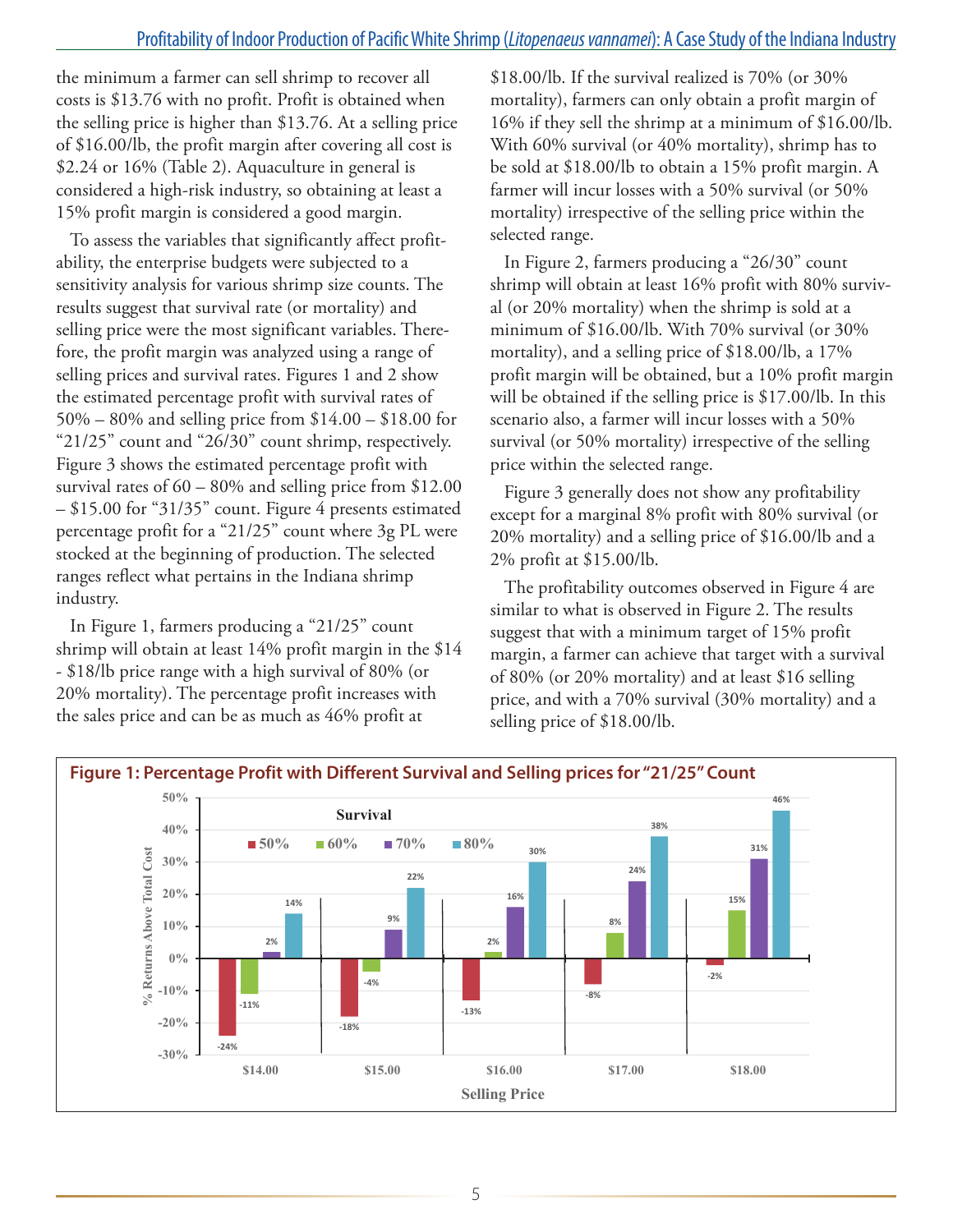